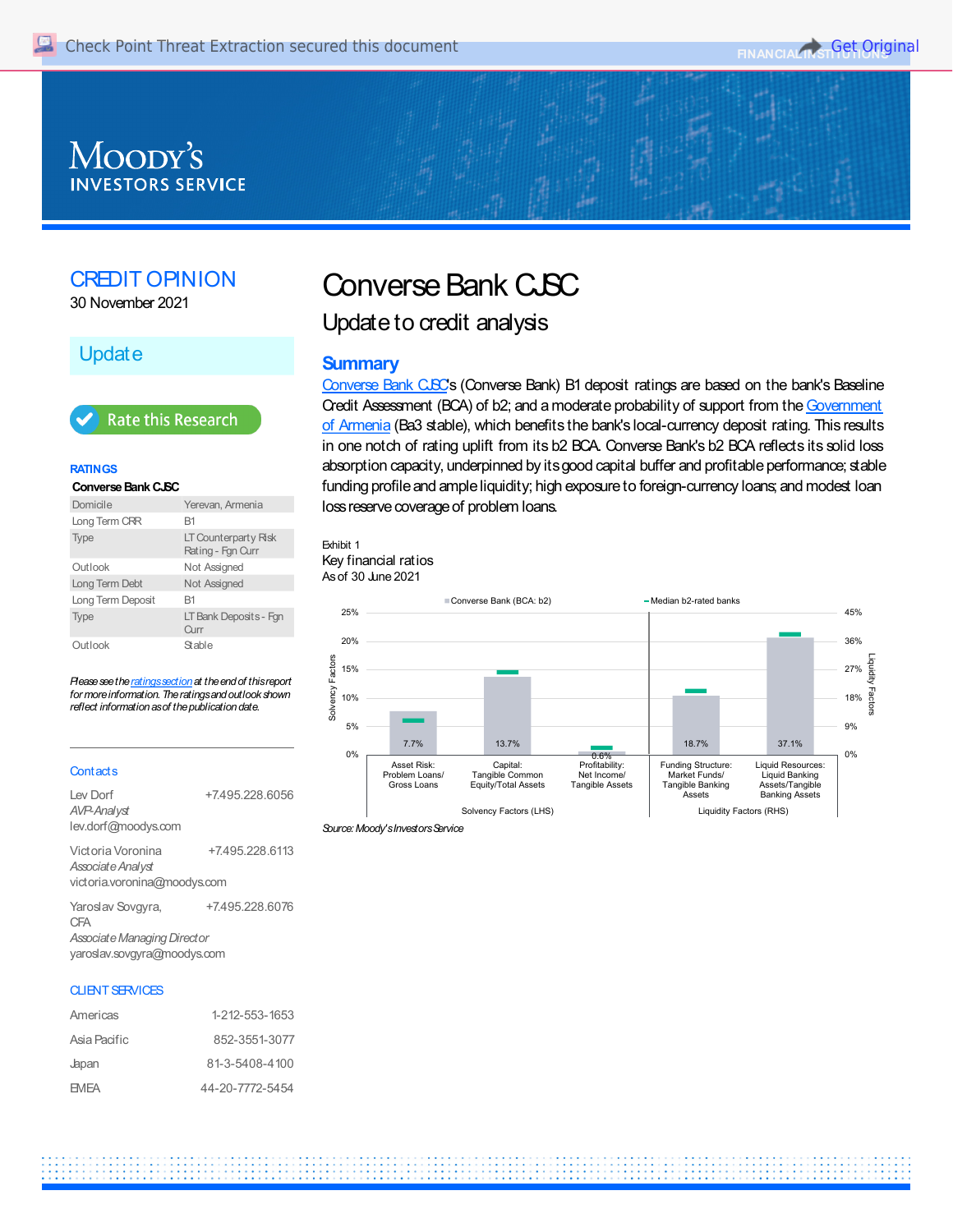## **Credit strengths**

- » Moderate probability of government support in case of need because of the bank's solid 6% market share
- » Good loss absorption capacity, underpinned by the bank's good capital buffer and profitability
- » Stable liquidity and moderate reliance on market funds

## **Credit challenges**

- » Strained asset quality
- » Low coverage of problem loans
- » High exposure to foreign-currency loans, at around 60% of gross loans

## **Outlook**

The stable outlook on Converse Bank's long-term deposit ratings is aligned with the stable outlook on the sovereign rating. The stable outlook also reflects our view that the banks financial profile will remain supported by stabilizing operating environment, the bank's ample liquidity and robust capital position.

## **Factors that could lead to an upgrade**

The bank's BCA could be upgraded if there is a significant improvement in its asset quality and profitability metrics

## **Factors that could lead to a downgrade**

Converse Bank's ratings could be downgraded if its financial fundamentals —primarily asset quality, capital adequacy and profitability —deteriorate significantly.

#### **Key indicators**

Exhibit 2

Converse Bank CJSC (Consolidated Financials) [1]

|                                                                  | $06 - 21^2$ | $12 - 20^2$ | $12 - 19^2$ | $12 - 18^2$ | $12 - 17^2$ | CAGR/Avg. <sup>3</sup> |
|------------------------------------------------------------------|-------------|-------------|-------------|-------------|-------------|------------------------|
| Total Assets (AMD Million)                                       | 359,915.9   | 332.436.9   | 325,628.5   | 281,119.4   | 252.735.9   | 10.6 <sup>4</sup>      |
| Total Assets (USD Million)                                       | 725.8       | 636.1       | 678.8       | 5811        | 522.1       | 9.9 <sup>4</sup>       |
| Tangible Common Equity (AMD Million)                             | 46.075.5    | 44,952.9    | 39,626.7    | 34,028.6    | 30,396.7    | 12.6 <sup>4</sup>      |
| Tangible Common Equity (USD Million)                             | 92.9        | 86.0        | 82.6        | 70.3        | 62.8        | 11.8 <sup>4</sup>      |
| Problem Loans/ Gross Loans (%)                                   | 7.7         | 6.2         | 4.3         | 4.2         | 5.0         | $5.5^{5}$              |
| Tangible Common Equity / Risk Weighted Assets (%)                | 13.7        | 13.6        | 13.1        | 11.8        | 12.4        | 12.96                  |
| Problem Loans / (Tangible Common Equity + Loan Loss Reserve) (%) | 31.4        | 27.5        | 22.2        | 22.0        | 24.2        | 25.4 <sup>5</sup>      |
| Net Interest Margin (%)                                          | 4.3         | 4.4         | 4.5         | 4.4         | 4.3         | $4.4^{5}$              |
| PPI / Average RWA (%)                                            | 2.1         | 3.0         | 2.8         | 2.8         | 2.8         | $2.7^{\circ}$          |
| Net Income / Tangible Assets (%)                                 | 0.6         | 0.8         | 1.7         | 1.7         | 1.4         | 1.3 <sup>5</sup>       |
| Cost / Income Ratio (%)                                          | 61.3        | 50.6        | 55.0        | 55.5        | 58.4        | 56.15                  |
| Market Funds / Tangible Banking Assets (%)                       | 18.7        | 15.6        | 14.8        | 16.5        | 13.4        | 15.8 <sup>5</sup>      |
| Liquid Banking Assets / Tangible Banking Assets (%)              | 371         | 26.8        | 25.9        | 26.1        | 30.7        | 29.35                  |
| Gross Loans / Due to Customers (%)                               | 92.2        | 104.6       | 104.0       | 107.2       | 97.7        | 101.15                 |

[-] Further to the publication of our revised methodology in July 2021, for issuers that have "high trigger" additional Tier 1 instruments outstanding, not all ratios included in this report reflect the change in treatment of these instruments. [1] All figures and ratios are adjusted using Moody's standard adjustments. [2] Basel I; IFRS. [3] May include rounding differences because of the scale of reported amounts. [4] Compound annual growth rate (%) based on the periods for the latest accounting regime. [5] Simple average of periods for the latest accounting regime. [6] Simple average of Basel I periods.

*Sources: Moody's Investors Service and company filings*

This publication does not announce a credit rating action. For any credit ratings referenced in this publication, please see the ratings tab on the issuer/entity page on www.moodys.com for the most updated credit rating action information and rating history.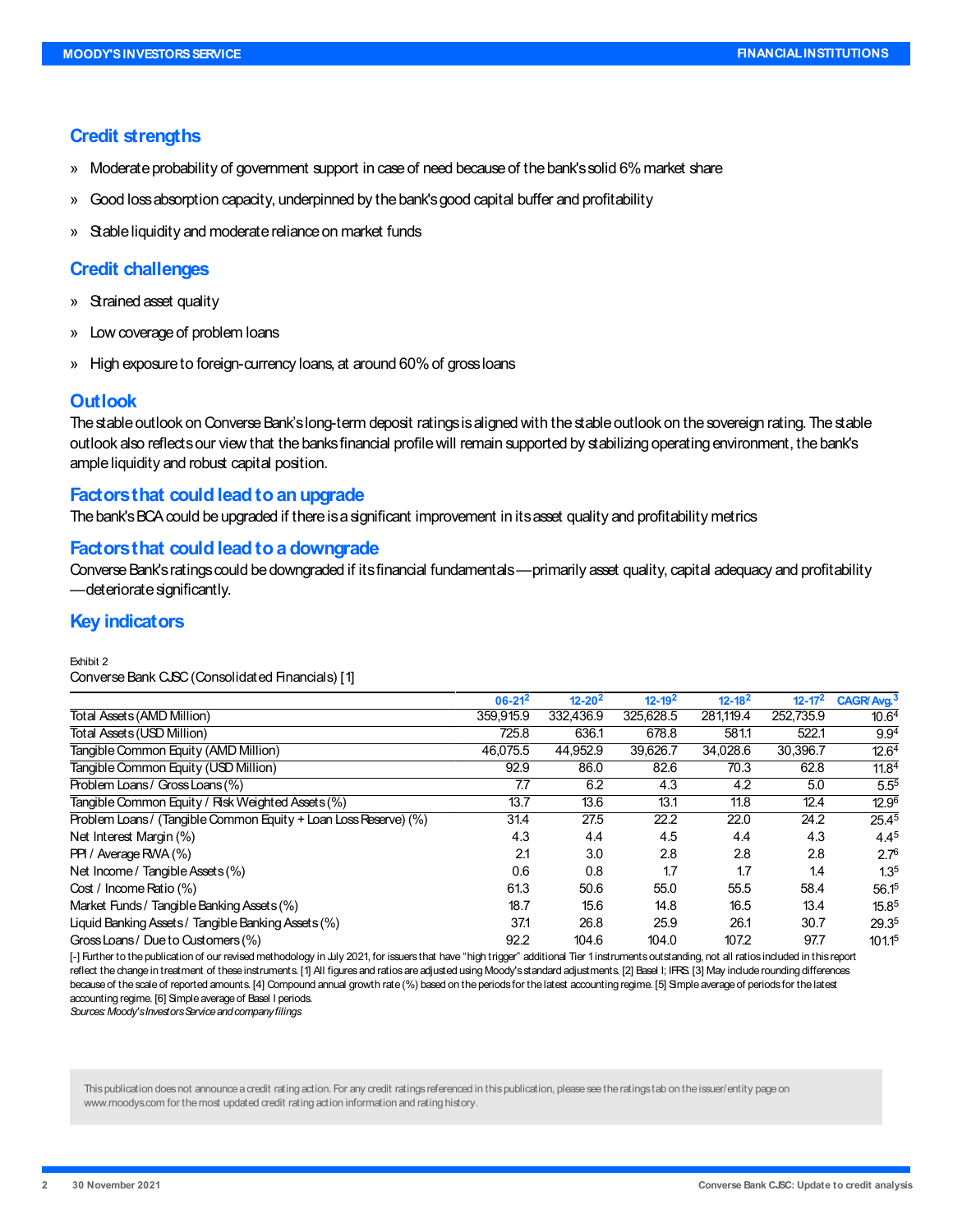## **Profile**

Converse Bank CJSC (Converse Bank) is a universal commercial bank that ranked seventh among 17 Armenian banks by assets as 30 September 2021 with a consolidated asset base of AMD369.4 billion (\$760 million). Headquartered in Yerevan, the bank operates through a network of 35 branches.

Converse Bank's ultimate beneficiary shareholder is an Argentine businessman, Eduardo Eurnekian, who is Armenian by origin. He owns the holding company Corporacion America Group, which includes a conglomerate of different companies that are active in the administration and operation of airports in Latin America and Europe, and in the agriculture, energy and infrastructure sectors. Corporacion America Airports S.A. is listed on the New York Stock Exchange since 2018.

## **Detailed credit considerations**

#### **Asset quality stabilised in the first nine months of 2021 and will remain stable over the next 12-18 months**

Converse Bank's problem loans peaked at 7.7% of gross loans in March 2021, up from 3.6% before the pandemic in December 2019. More recently, loan book quality stabilized and problem loan ratio reduced to 7.2% as of September 2021, however loan loss reserve coverage continued to decline and dropped below 50% as of the same date.

Splash in problem loans in Q1 2021, both in absolute and relative terms, was associated with lifting of forbearance measures applied during the pandemic and reclassification of a portion of restructured loans into nonperforming category. We expect the bank's problem loans to gradually decline to around 6% by the end 2022, supported by an ongoing economic recovery and improved operating conditions for bank's borrowers along with resumed lending growth.

In 2020-9M2021, the bank's loan portfolio remained flat and we expect its lending growth to accelerate in the next 12-18 months amid increased economic activity. Converse Bank has a rather diversified loan-book structure, with retail loans (consumer loans and mortgages) accounting for 50% of total loans as of 30 September 2021 and corporate loans (including SME loans) accounting for 50%.



#### Exhibit 3 Asset-quality indicators

*Source: Bank's IFRS reports*

The bank's net related-party exposure is not significant because most of the loans are collateralised by cash deposits from the shareholder. In addition, Converse Bank's exposure to foreign-currency-denominated loans accounted for a high 60% of total loans, a level that, although typical for many Armenian banks, renders the bank's asset quality vulnerable to potential foreign-exchange volatility.

We assign an Asset Risk score of caa1 to Converse Bank, one notch lower than the historical score. The negative adjustment reflects the bank's high exposure to foreign currency risk, and its currently low loan loss reserve coverage.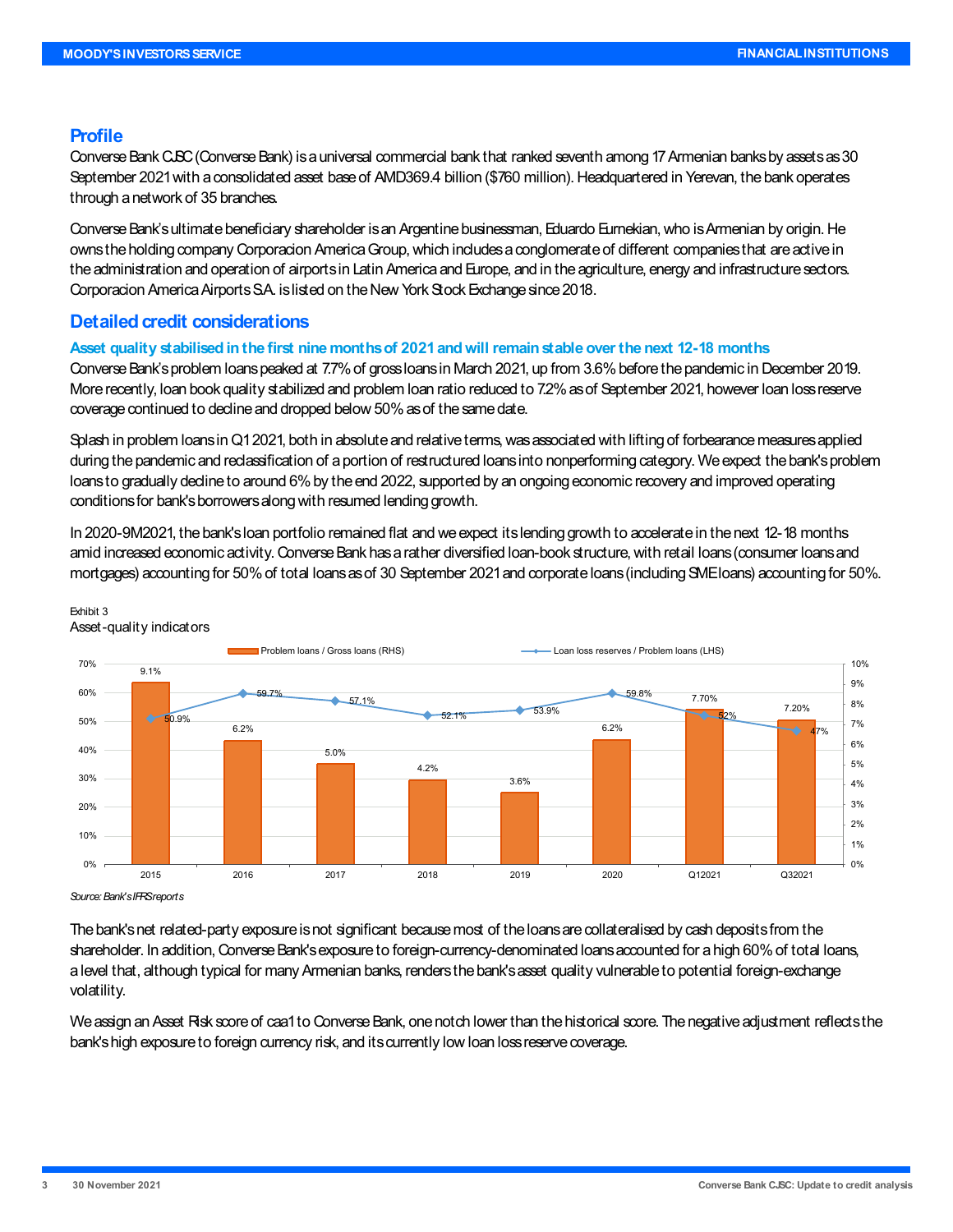## **Capital position will remain broadly stable in the next 12-18 months**

Converse Bank's capital position will remain robust and broadly stable in the next 12-18 months, supported by its profit and moderate lending growth. We expect Converse Bank's tangible common equity/risk-weighted assets to remain around 14% in the next 12-18 months (13.7% in H1 2021 and 13.6% in 2020).

The bank's shareholders injected AMD2.4 billion in 2020 (5% of shareholders equity at the end of 2019), supporting the bank's Tier 1 capital in the adverse operating environment.



*Sources: Bank's IFRS reports and management data*

#### Our assigned ba3 Capital score reflects recent developments and the expected trend.

## **Profitability will gradually recover, supported by stabilising operating conditions**

Converse Bank's profitability will stabilise by year-end 2021 and will gradually improve in the next 12-18 months, with net income/ tangible assets remaining below 1%.

Converse Bank's profitability will be supported by the stabilisation of the operating environment and economic conditions in Armenia and recovering business activity, which was subdued in the first nine months of 2021. Provisioning charges will gradually decline and recovering business activity, strengthening credit demand and increasing transaction volumes will drive an increase in income from interest, and fees and commissions.

For the first nine months of 2021, Converse Bank reported net profit of AMD1.5 billion, a 56% decline from the AMD3.4 billion reported for the first nine months of 2020, which translated into an annualised return on tangible assets of 0.54%, compared with 0.9% in 2020. The bottom-line results were weakened by the high cost of risk of 1.75% (2.5% in 2020 and 0.7% in 2019), increased operating expenses and reduced business activity. In 2020, the bottom-line results were supported by the trading gain and the gain from currency translation. The bank's pre-provision income (PPI, around 2.0% of average assets in H1 2020) will remain sufficient to absorb the expected credit losses. At the same time, profitability will remain strained by the low coverage of problem loans by loan loss reserves of around 50%.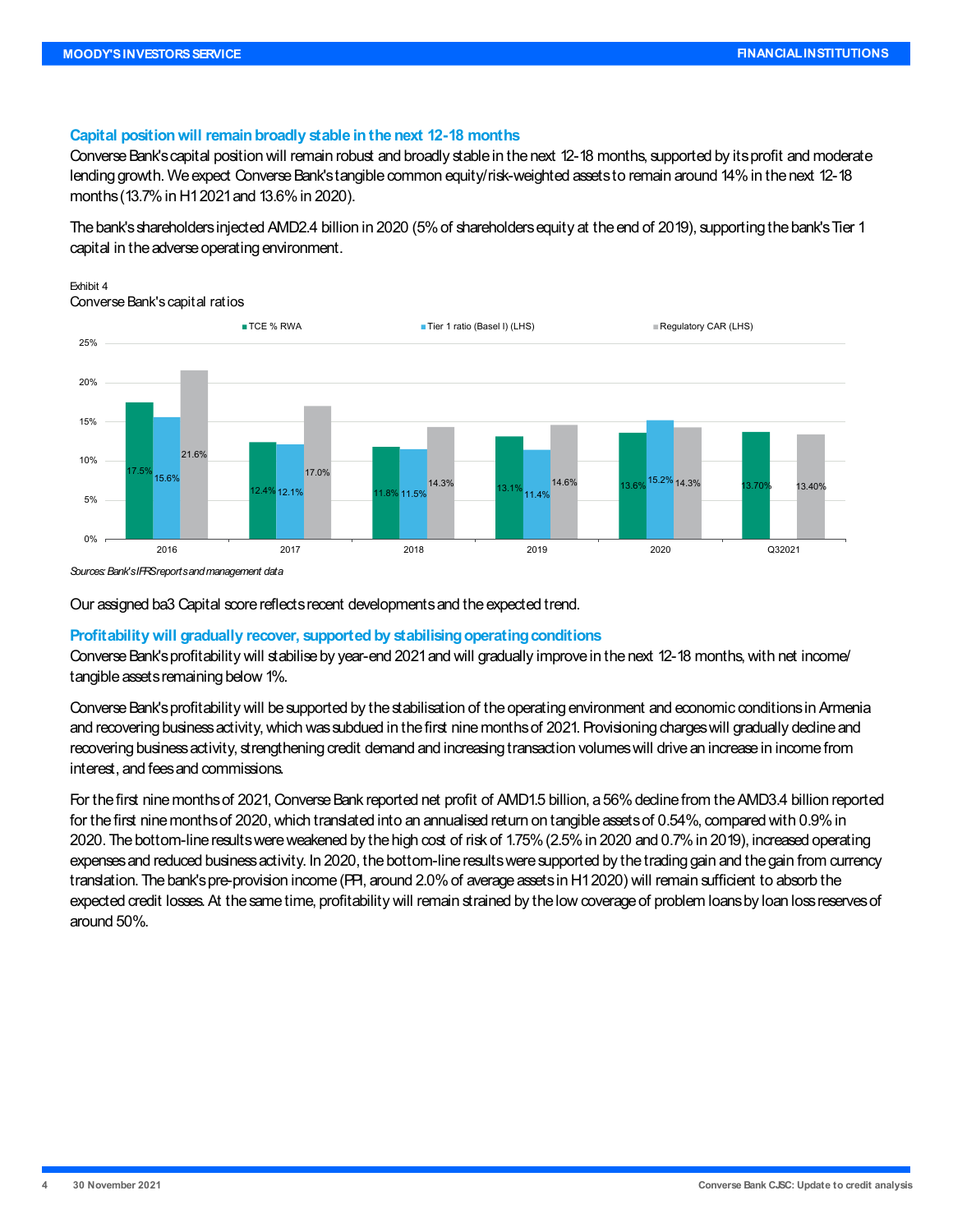

Exhibit 5 Converse Bank's profitability

*Sources: Bank's IFRS reports and Moody's Investors Service*

Our assigned Profitability score of b1 reflects recent developments and the expected trends.

## **Ample liquidity and moderate reliance on market funding**

Converse Bank's liquidity and funding profile will remain stable over the next 12-18 months, supported by the bank's good funding diversification; ample buffer of liquid assets; and access to alternative liquidity sources, such as funding from international financial institutions (IFIs). Converse Bank's reliance on market funding was moderate at around 18% of tangible assets as of H1 2021, with issued bonds and funds from both domestic and international development institutions. Nevertheless, we view the bank's funding profile as stable, with moderate deposit concentration and a moderate reliance on market funding.

As of 30 September 2021, customer funds accounted for around 80% of the bank's liabilities, almost half of which are retail deposits, including funds of high-net-worth individuals from the Armenian diaspora. Converse Bank's liquidity provides a sufficient buffer against potential outflow, amounting to more than 30% of its tangible assets in Q3 2021.

Our Combined Liquidity score of b1 reflects recent developments and the expected trends.

## **ESG considerations**

In line with our general view of the banking sector, Converse Bank has low exposure to environmental risks (see our environmental risk heat map for further information).

We regard the escalating military conflict in Armenia as high social risk under our environmental, social and governance (ESG) framework because of the substantial implications for public health and safety. Banks in the Commonwealth of Independent States (CIS) face social risks from four key factors, three of which stem from demographic and societal trends that pose greater risks for CIS banks than the global average. Firstly, a potential escalation of domestic and regional conflicts can trigger economic disruptions and a deterioration in asset quality and funding. Secondly, shrinking and ageing populations in some CIS countries (Russia, Ukraine and Belarus) are a long-term threat to banks' revenue generation and profitability. Thirdly, state-owned banks actively involved in social policies play a large role in several CIS banking systems, and their policy-driven lending decisions often lead to asset risks. The fourth key factor is customer relations, which pose very high risks for CIS banks as they do for their peers globally. See Banks-Commonwealth of Independent States: Civil unrest and demographic changes pose substantial social risks, published in April 2021, for further information.

We also regard the coronavirus pandemic as a social risk under our ESG framework because of the substantial implications for public health and safety.

Governance is highly relevant for Converse Bank, as it is to all competitors in the banking industry. Corporate governance weaknesses can lead to a deterioration in a company's credit quality, while governance strengths can benefit its credit profile. For banks operating in CIS countries, key-person and related-party risks are key governance risks. These risks are manifested in, but not limited to, heavy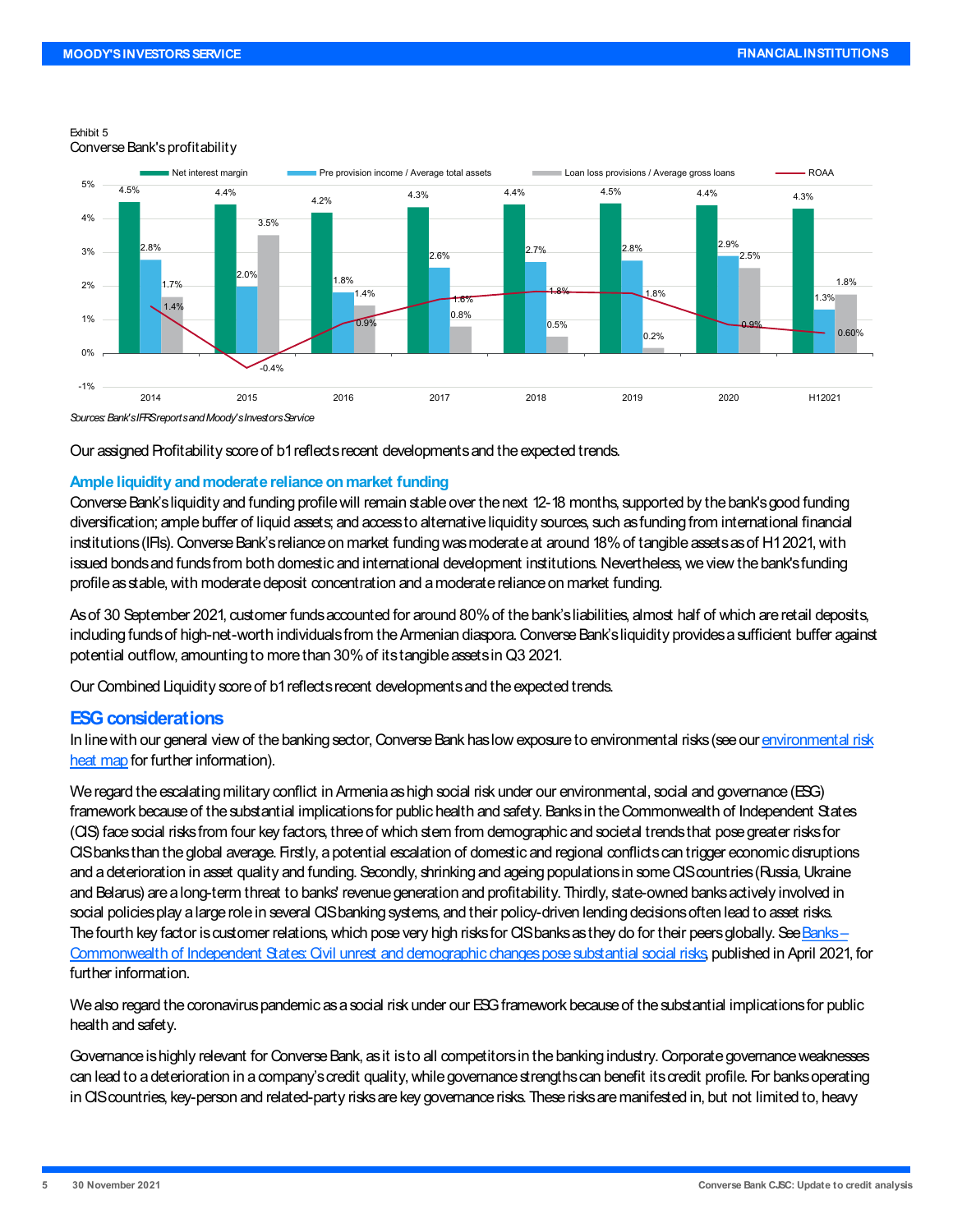related-party loan concentrations and banks' heavy dependence on single individuals for business, which often give rise to weak corporate governance and lax underwriting standards.

Governance risks are largely internal rather than externally driven. For Converse Bank, we do not have any particular governance concern, and we do not apply any corporate behaviour adjustment to the bank's scores. Converse Bank has not shown any significant governance shortfall in recent years, and its risk management framework is commensurate with its risk appetite. Nonetheless, corporate governance remains a key credit consideration and requires ongoing monitoring.

## **Support and structural considerations**

## **Government support considerations**

We incorporate a moderate probability of support from the Armenian government, reflecting the proven sustainability of the bank's recently regained market share of around 6% in total assets, loans and retail deposits. This support assumption results in one notch of rating uplift from Converse Bank's BCA of b2.

#### **Counterparty Risk (CR) Assessment**

CR Assessments are opinions of how counterparty obligations are likely to be treated if a bank fails and are distinct from debt and deposit ratings in that they take into account only the risk of default rather than both the likelihood of default and the expected financial loss suffered in the event of default, and apply to counterparty obligations and contractual commitments rather than debt or deposit instruments. The CR Assessment is an opinion of the counterparty risk related to a bank's covered bonds, contractual performance obligations (servicing), derivatives (for example, swaps), letters of credit, guarantees and liquidity facilities.

#### Converse Bank's CR Assessment is positioned at B1(cr)/NP(cr)

The CR Assessment is positioned one notch above the BCA of b2 and, therefore, in line with the deposit ratings. This reflects our view that its probability of default is lower than that of senior unsecured debt and deposits in the absence of government support. Senior obligations represented by the CR Assessment will more likely be preserved to limit contagion, minimise losses and avoid the disruption of critical functions.

## **Counterparty Risk Ratings (CRRs)**

CRRs are opinions of the ability of entities to honour the uncollateralised portion of non-debt counterparty financial liabilities (CRR liabilities) and also reflect the expected financial losses in the event such liabilities are not honoured. CRR liabilities typically relate to transactions with unrelated parties. Examples of CRR liabilities include the uncollateralised portion of payables arising from derivatives transactions and the uncollateralised portion of liabilities under sale and repurchase agreements. CRRs are not applicable to funding commitments or other obligations associated with covered bonds, letters of credit, guarantees, servicer and trustee obligations, and other similar obligations that arise from a bank performing its essential operating functions.

#### Converse Bank's CRRs are positioned at B1/NP

Converse Bank's global CRRs are positioned at B1/Not-Prime, one notch above the bank's Adjusted BCA. This reflects our view that CRR liabilities are not likely to default at the same time as the bank fails and will more likely be preserved to minimise banking system contagion, minimise losses and avoid the disruption of critical functions.

#### **Methodology and scorecard**

#### **About Moody's Bank Scorecard**

Our scorecard is designed to capture, express and explain in summary form our Rating Committee's judgement. When read in conjunction with our research, a fulsome presentation of our judgement is expressed. As a result, the output of our scorecard may significantly differ from that suggested by raw data alone (though it has been calibrated to avoid the frequent need for strong divergence). The scorecard output and the individual scores are discussed in rating committees and may be adjusted up or down to reflect conditions specific to each rated entity.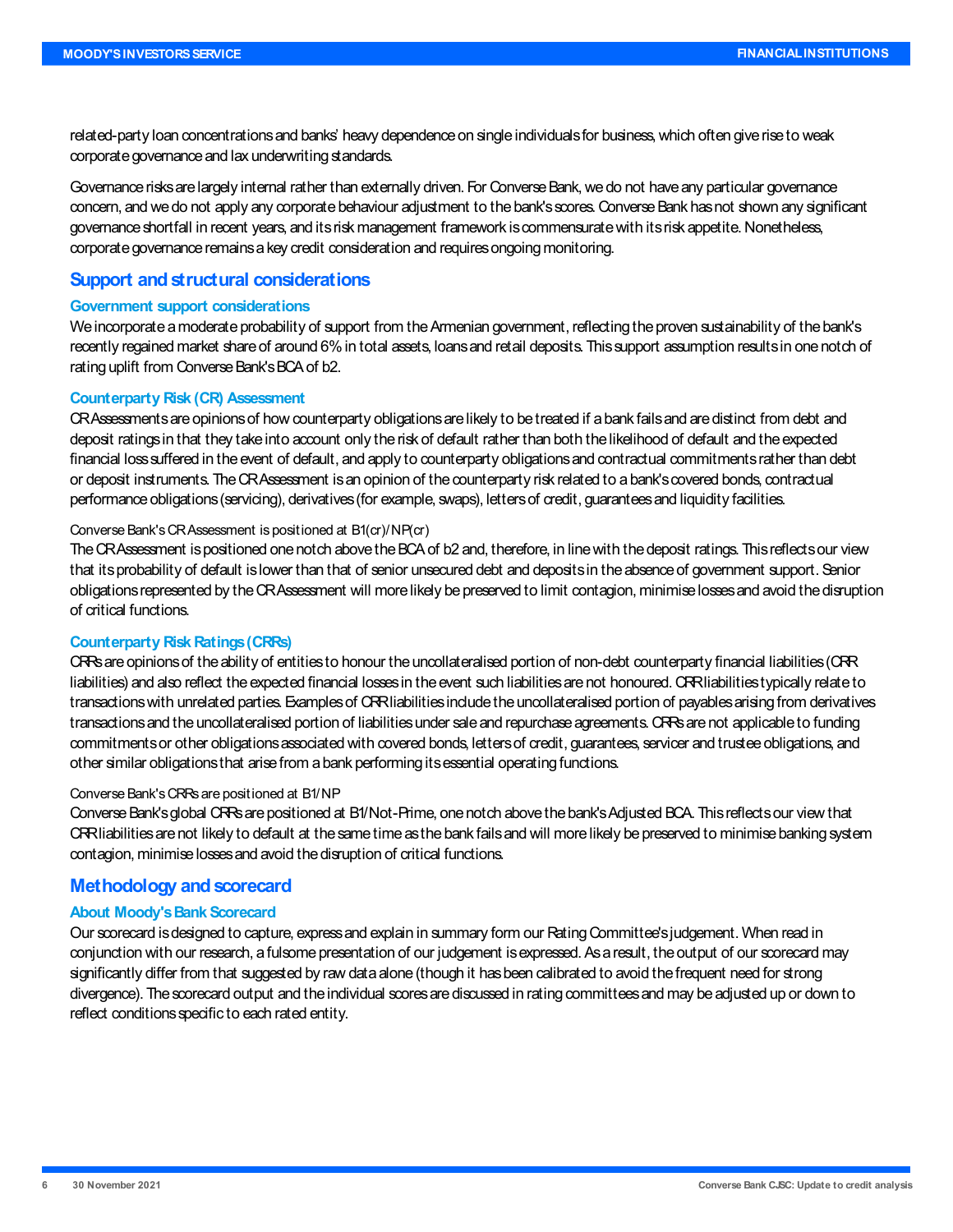## **Rating methodology and scorecard factors**

# Exhibit 6

Converse Bank CJSC

| <b>Macro Factors</b>                                       |                          |                                |                                 |                       |                                         |               |
|------------------------------------------------------------|--------------------------|--------------------------------|---------------------------------|-----------------------|-----------------------------------------|---------------|
| <b>Weighted Macro Profile</b><br>Weak                      | 100%                     |                                |                                 |                       |                                         |               |
| <b>Factor</b>                                              | <b>Historic</b><br>Ratio | <b>Initial</b><br><b>Score</b> | <b>Expected</b><br><b>Trend</b> | <b>Assigned Score</b> | Key driver #1                           | Key driver #2 |
| Solvency                                                   |                          |                                |                                 |                       |                                         |               |
| Asset Risk                                                 |                          |                                |                                 |                       |                                         |               |
| Problem Loans/ Gross Loans                                 | 7.7%                     | $\overline{b3}$                | $\leftrightarrow$               | caa1                  | Collateral and<br>provisioning coverage | Market risk   |
| Capital                                                    |                          |                                |                                 |                       |                                         |               |
| Tangible Common Equity / Risk Weighted Assets<br>(Basel I) | 13.7%                    | ba <sub>3</sub>                | $\leftrightarrow$               | ba3                   | <b>Expected trend</b>                   |               |
| Profitability                                              |                          |                                |                                 |                       |                                         |               |
| Net Income / Tangible Assets                               | 0.6%                     | $\overline{b2}$                | $\leftrightarrow$               | b2                    | <b>Expected trend</b>                   |               |
| <b>Combined Solvency Score</b>                             |                          | $\overline{b2}$                |                                 | $\overline{b2}$       |                                         |               |
| Liquidity                                                  |                          |                                |                                 |                       |                                         |               |
| Funding Structure                                          |                          |                                |                                 |                       |                                         |               |
| Market Funds / Tangible Banking Assets                     | 15.6%                    | ba3                            | $\leftrightarrow$               | b1                    | Market<br>funding quality               |               |
| Liquid Resources                                           |                          |                                |                                 |                       |                                         |               |
| Liquid Banking Assets / Tangible Banking Assets            | 26.8%                    | ba3                            | $\leftrightarrow$               | ba3                   | <b>Expected trend</b>                   |               |
| Combined Liquidity Score                                   |                          | ba3                            |                                 | b <sub>1</sub>        |                                         |               |
| <b>Financial Profile</b>                                   |                          |                                |                                 | $\overline{b2}$       |                                         |               |
| Qualitative Adjustments                                    |                          |                                |                                 | Adjustment            |                                         |               |
| <b>Business Diversification</b>                            |                          |                                |                                 | 0                     |                                         |               |
| Opacity and Complexity                                     |                          |                                |                                 | 0                     |                                         |               |
| Corporate Behavior                                         |                          |                                |                                 | 0                     |                                         |               |
| Total Qualitative Adjustments                              |                          |                                |                                 | 0                     |                                         |               |
| Sovereign or Affiliate constraint                          |                          |                                |                                 |                       |                                         |               |
| BCA Scorecard-indicated Outcome - Range                    |                          |                                |                                 | $b1 - b3$             |                                         |               |
| Assigned BCA                                               |                          |                                |                                 | b2                    |                                         |               |
| Affiliate Support notching                                 |                          |                                |                                 | 0                     |                                         |               |
| <b>Adjusted BCA</b>                                        |                          |                                |                                 | $\overline{b2}$       |                                         |               |

| <b>Instrument Class</b>                                                                                                       | Loss Given<br>Failure not ching | notchina | <b>Additional Preliminary Rating</b><br>Assessment | Government<br>Support not ching | <b>Local Currency</b><br>Rating | Foreign<br>Currency<br>Rating |
|-------------------------------------------------------------------------------------------------------------------------------|---------------------------------|----------|----------------------------------------------------|---------------------------------|---------------------------------|-------------------------------|
| Counterparty Risk Rating                                                                                                      |                                 |          |                                                    |                                 | B1                              | B <sub>1</sub>                |
| Counterparty Risk Assessment                                                                                                  |                                 |          | b1(r)                                              |                                 | $B1$ (cr)                       |                               |
| Deposits<br>[4] Whare deebes are chours for a nortiaular foster (or aub foster), the cears is booed on non mublic information |                                 |          |                                                    |                                 | B1                              | <b>B1</b>                     |

[1] Where dashes are shown for a particular factor (or sub-factor), the score is based on non-public information. *Source: Moody's Investors Service*

## **Ratings**

#### Exhibit 7

| Category                            | <b>Moody's Rating</b> |
|-------------------------------------|-----------------------|
| <b>CONVERSE BANK CJSC</b>           |                       |
| Outlook                             | Stable                |
| Counterparty Risk Rating            | B1/NP                 |
| <b>Bank Deposits</b>                | <b>B1/NP</b>          |
| <b>Baseline Credit Assessment</b>   | b2                    |
| Adjusted Baseline Credit Assessment | $\overline{b2}$       |
| Counterparty Risk Assessment        | $B1$ (cr)/ $NP$ (cr)  |
| On iron: Moody's Investors Oppias   |                       |

*Source: Moody's Investors Service*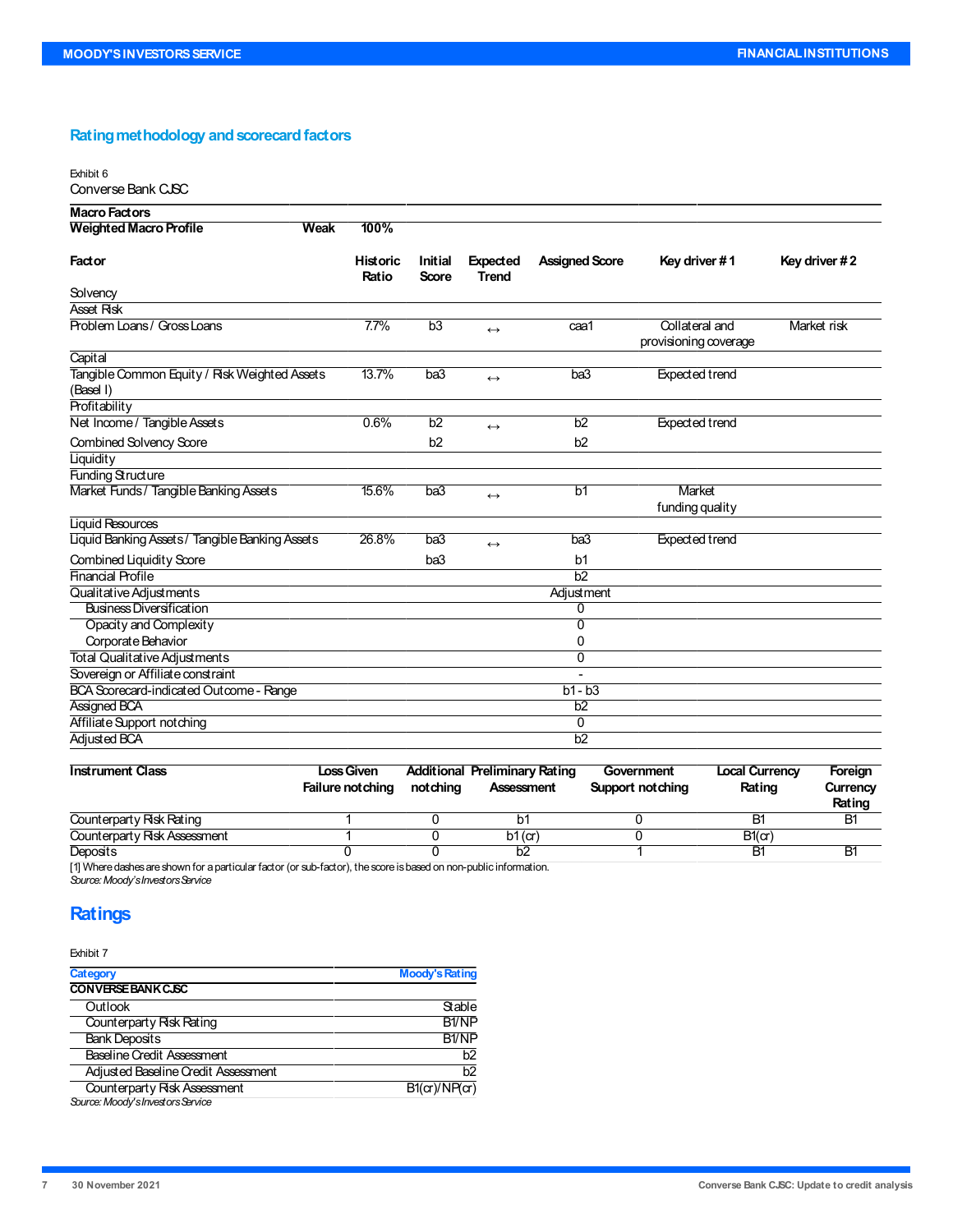© 2021 Moody's Corporation, Moody's Investors Service, Inc., Moody's Analytics, Inc. and/or their licensors and affiliates (collectively, "MOODY'S"). All rights reserved. **CREDIT RATINGS ISSUED BY MOODY'S CREDIT RATINGS AFFILIATES ARE THEIR CURRENT OPINIONS OF THE RELATIVE FUTURE CREDIT RISK OF ENTITIES, CREDIT COMMITMENTS, OR DEBT OR DEBT-LIKE SECURITIES, AND MATERIALS, PRODUCTS, SERVICES AND INFORMATION PUBLISHED BY MOODY'S (COLLECTIVELY, "PUBLICATIONS") MAY INCLUDE SUCH CURRENT OPINIONS. MOODY'S DEFINES CREDIT RISK AS THE RISK THAT AN ENTITY MAY NOT MEET ITS CONTRACTUAL FINANCIAL OBLIGATIONS AS THEY COME DUE AND ANY ESTIMATED FINANCIAL LOSS IN THE EVENT OF DEFAULT OR IMPAIRMENT. SEE APPLICABLE MOODY'S RATING SYMBOLS AND DEFINITIONS PUBLICATION FOR INFORMATION ON THE TYPES OF CONTRACTUAL FINANCIAL OBLIGATIONS ADDRESSED BY MOODY'S CREDIT RATINGS. CREDIT RATINGS DO NOT ADDRESS ANY OTHER RISK, INCLUDING BUT NOT LIMITED TO: LIQUIDITY RISK, MARKET VALUE RISK, OR PRICE VOLATILITY. CREDIT RATINGS, NON-CREDIT ASSESSMENTS ("ASSESSMENTS"), AND OTHER OPINIONS INCLUDED IN MOODY'S PUBLICATIONS ARE NOT STATEMENTS OF CURRENT OR HISTORICAL FACT. MOODY'S PUBLICATIONS MAY ALSO INCLUDE QUANTITATIVE MODEL-BASED ESTIMATES OF CREDIT RISK AND RELATED OPINIONS OR COMMENTARY PUBLISHED BY MOODY'S ANALYTICS, INC. AND/OR ITS AFFILIATES. MOODY'S CREDIT RATINGS, ASSESSMENTS, OTHER OPINIONS AND PUBLICATIONS DO NOT CONSTITUTE OR PROVIDE INVESTMENT OR FINANCIAL ADVICE, AND MOODY'S CREDIT RATINGS, ASSESSMENTS, OTHER OPINIONS AND PUBLICATIONS ARE NOT AND DO NOT PROVIDE RECOMMENDATIONS TO PURCHASE, SELL, OR HOLD PARTICULAR SECURITIES. MOODY'S CREDIT RATINGS, ASSESSMENTS, OTHER OPINIONS AND PUBLICATIONS DO NOT COMMENT ON THE SUITABILITY OF AN INVESTMENT FOR ANY PARTICULAR INVESTOR. MOODY'S ISSUES ITS CREDIT RATINGS, ASSESSMENTS AND OTHER OPINIONS AND PUBLISHES ITS PUBLICATIONS WITH THE EXPECTATION AND UNDERSTANDING THAT EACH INVESTOR WILL, WITH DUE CARE, MAKE ITS OWN STUDY AND EVALUATION OF EACH SECURITY THAT IS UNDER CONSIDERATION FOR PURCHASE, HOLDING, OR SALE.**

MOODY'S CREDIT RATINGS, ASSESSMENTS, OTHER OPINIONS, AND PUBLICATIONS ARE NOT INTENDED FOR USE BY RETAIL INVESTORS AND IT WOULD BE RECKLESS AND INAPPROPRIATE FOR RETAIL INVESTORS TO USE MOODY'S CREDIT RATINGS, ASSESSMENTS, OTHER OPINIONS OR PUBLICATIONS WHEN MAKING AN INVESTMENT DECISION. IF IN DOUBT YOU SHOULD CONTACT YOUR FINANCIAL OR OTHER PROFESSIONAL ADVISER.

ALL INFORMATION CONTAINED HEREIN IS PROTECTED BY LAW, INCLUDING BUT NOT LIMITED TO, COPYRIGHT LAW, AND NONE OF SUCH INFORMATION MAY BE COPIED OR OTHERWISE REPRODUCED, REPACKAGED, FURTHER TRANSMITTED, TRANSFERRED, DISSEMINATED, REDISTRIBUTED OR RESOLD, OR STORED FOR SUBSEQUENT USE FOR ANY SUCH PURPOSE, IN WHOLE OR IN PART, IN ANY FORM OR MANNER OR BY ANY MEANS WHATSOEVER, BY ANY PERSON WITHOUT MOODY'S PRIOR WRITTEN **CONSENT** 

MOODY'S CREDIT RATINGS, ASSESSMENTS, OTHER OPINIONS AND PUBLICATIONS ARE NOT INTENDED FOR USE BY ANY PERSON AS A BENCHMARK AS THAT TERM IS DEFINED FOR REGULATORY PURPOSES AND MUST NOT BE USED IN ANY WAY THAT COULD RESULT IN THEM BEING CONSIDERED A BENCHMARK.

All information contained herein is obtained by MOODY'S from sources believed by it to be accurate and reliable. Because of the possibility of human or mechanical error as well as other factors, however, all information contained herein is provided "ASIS" without warranty of any kind. MOODY'S adopts all necessary measures so that the information it uses in assigning a credit rating is of sufficient quality and from sources MOODY'S considers to be reliable including, when appropriate, independent third-party sources. However, MOODY'S is not an auditor and cannot in every instance independently verify or validate information received in the rating process or in preparing its Publications.

To the extent permitted by law, MOODY'S and its directors, officers, employees, agents, representatives, licensors and suppliers disclaim liability to any person or entity for any indirect, special, consequential, or incidental losses or damages whatsoever arising from or in connection with the information contained herein or the use of or inability to use any such information, even if MOODY'S or any of its directors, officers, employees, agents, representatives, licensors or suppliers is advised in advance of the possibility of such losses or damages, including but not limited to: (a) any loss of present or prospective profits or (b) any loss or damage arising where the relevant financial instrument is not the subject of a particular credit rating assigned by MOODY'S.

To the extent permitted by law, MOODY'S and its directors, officers, employees, agents, representatives, licensors and suppliers disclaim liability for any direct or compensatory losses or damages caused to any person or entity, including but not limited to by any negligence (but excluding fraud, willful misconduct or any other type of liability that, for the avoidance of doubt, by law cannot be excluded) on the part of, or any contingency within or beyond the control of, MOODY'S or any of its directors, officers, employees, agents, representatives, licensors or suppliers, arising from or in connection with the information contained herein or the use of or inability to use any such information.

NO WARRANTY, EXPRESS OR IMPLIED, AS TO THE ACCURACY, TIMELINESS, COMPLETENESS, MERCHANTABILITY OR FITNESS FOR ANY PARTICULAR PURPOSE OF ANY CREDIT RATING, ASSESSMENT, OTHER OPINION OR INFORMATION IS GIVEN OR MADE BY MOODY'S IN ANY FORM OR MANNER WHATSOEVER.

Moody's Investors Service, Inc., a wholly-owned credit rating agency subsidiary of Moody's Corporation ("MCO"), hereby discloses that most issuers of debt securities (including corporate and municipal bonds, debentures, notes and commercial paper) and preferred stock rated by Moody's Investors Service, Inc. have, prior to assignment of any credit rating, agreed to pay to Moody's Investors Service, Inc. for credit ratings opinions and services rendered by it fees ranging from \$1,000 to approximately \$5,000,000. MCO and Moody's Investors Service also maintain policies and procedures to address the independence of Moody's Investors Service credit ratings and credit rating processes. Information regarding certain affiliations that may exist between directors of MCO and rated entities, and between entities who hold credit ratings from Moody's Investors Service and have also publicly reported to the SEC an ownership interest in MCO of more than 5%, is posted annually at www.moodys.com under the heading "Investor Relations - Corporate Governance -Director and Shareholder Affiliation Policy."

Additional terms for Australia only: Any publication into Australia of this document is pursuant to the Australian Financial Services License of MOODY'S affiliate, Moody's Investors Service Pty Limited ABN 61 003 399 657AFSL 336969 and/or Moody's Analytics Australia Pty Ltd ABN 94 105 136 972 AFSL 383569 (as applicable). This document is intended to be provided only to "wholesale clients" within the meaning of section 761G of the Corporations Act 2001. By continuing to access this document from within Australia, you represent to MOODY'S that you are, or are accessing the document as a representative of, a "wholesale client" and that neither you nor the entity you represent will directly or indirectly disseminate this document or its contents to "retail clients" within the meaning of section 761G of the Corporations Act 2001. MOODY'S credit rating is an opinion as to the creditworthiness of a debt obligation of the issuer, not on the equity securities of the issuer or any form of security that is available to retail investors.

Additional terms for Japan only: Moody's Japan K.K. ("MJKK") is a wholly-owned credit rating agency subsidiary of Moody's Group Japan G.K., which is wholly-owned by Moody's Overseas Holdings Inc., a wholly-owned subsidiary of MCO. Moody's SF Japan K.K. ("MSFJ") is a wholly-owned credit rating agency subsidiary of MJKK. MSFJ is not a Nationally Recognized Statistical Rating Organization ("NRSRO"). Therefore, credit ratings assigned by MSFJ are Non-NRSRO Credit Ratings are assigned by an entity that is not a NRSRO and, consequently, the rated obligation will not qualify for certain types of treatment under U.S. laws. MJKK and MSFJ are credit rating agencies registered with the Japan Financial Services Agency and their registration numbers are FSA Commissioner (Ratings) No. 2 and 3 respectively.

MJKK or MSFJ (as applicable) hereby disclose that most issuers of debt securities (including corporate and municipal bonds, debentures, notes and commercial paper) and preferred stock rated by MJKK or MSFJ (as applicable) have, prior to assignment of any credit rating, agreed to pay to MJKK or MSFJ (as applicable) for credit ratings opinions and services rendered by it fees ranging from JPY125,000 to approximately JPY550,000,000.

MJKK and MSFJ also maintain policies and procedures to address Japanese regulatory requirements.

REPORT NUMBER **1311833**